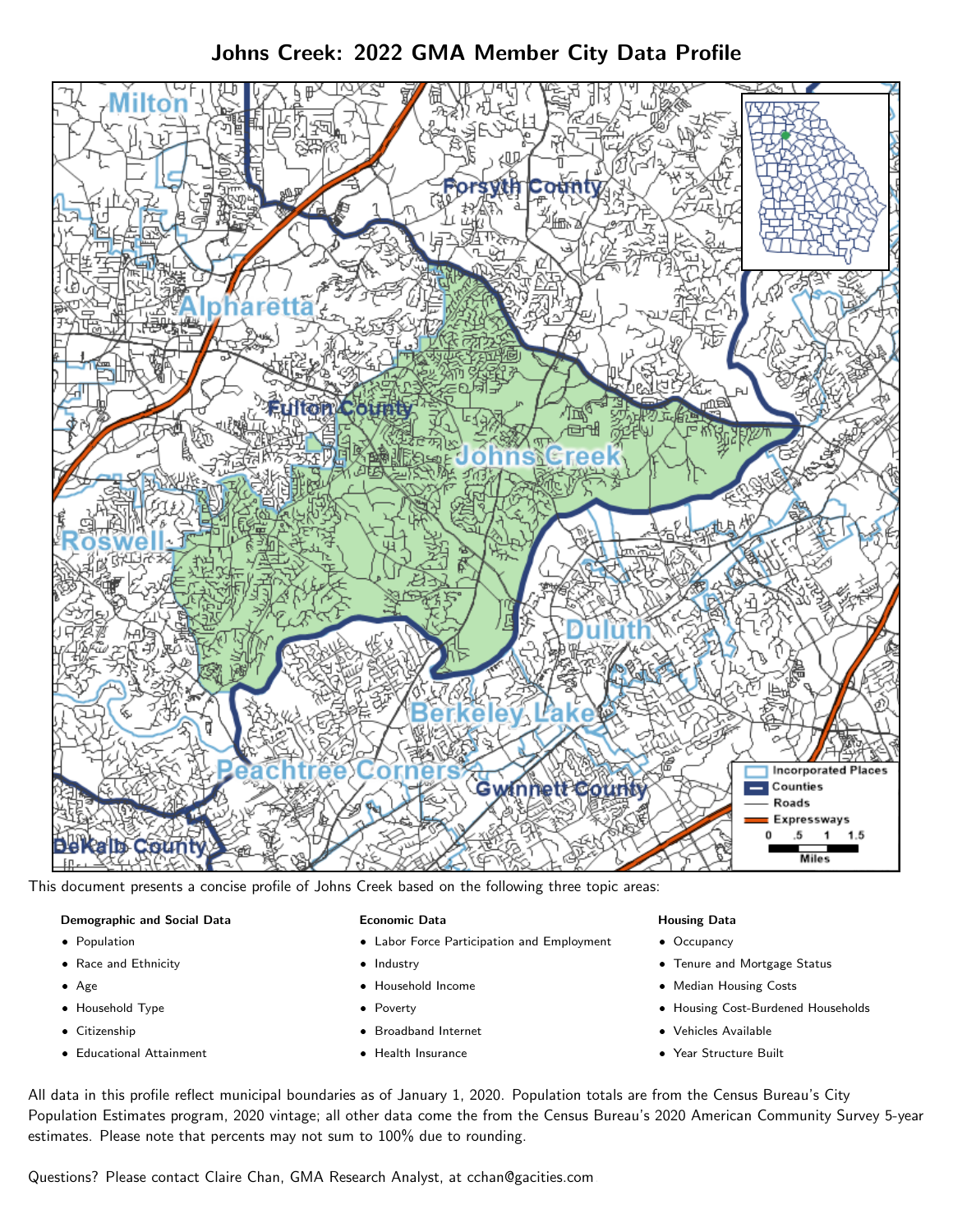# Johns Creek: Demographic and Social



Age 0% 2% 4% 6% Male **Female** 6% 4% 2% 85 and over 80-84 75-79 70-74 65-69 60-64 55-59 50-54 45-49 40-44 35-39 30-34 25-29 20-24 15-19  $10-14$ 5-9 Under 5

**Citizenship** 



Source: American Community Survey, 2020 5-year estimates, table B05002 Source: American Community Survey, 2020 5-year estimates, table B15002

Race and Ethnicity



Source: U.S. Census Bureau, City Population Estimates, 2020 vintage Source: American Community Survey, 2020 5-year estimates, table B03002

## Household Type



Source: American Community Survey, 2020 5-year estimates, table B01001 Source: American Community Survey, 2020 5-year estimates, table B11001

### Educational Attainment



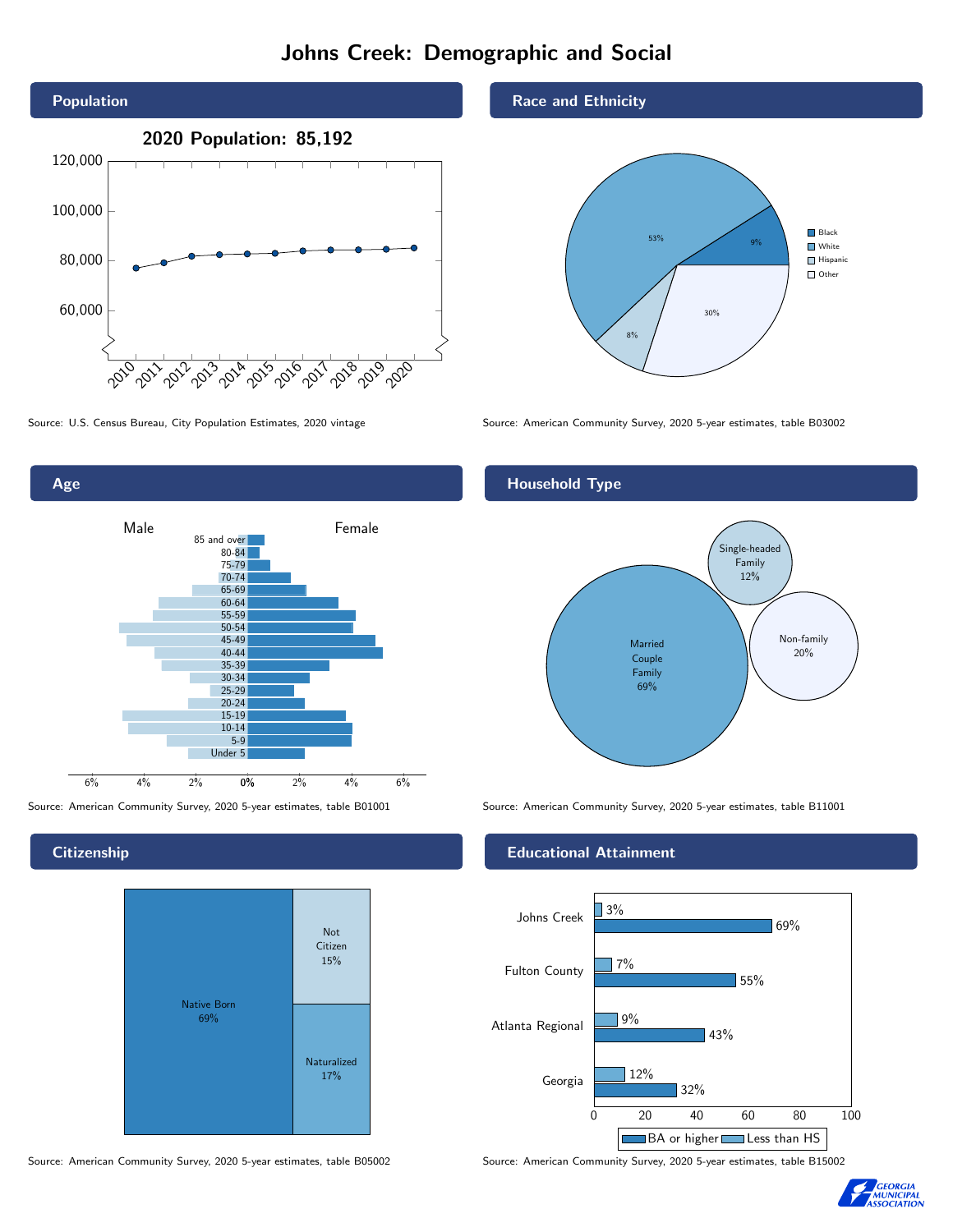## Johns Creek: Economic



Source: American Community Survey, 2020 5-year estimates, table B23001 Note: Unemployment rate is based upon the civilian labor force.



Source: American Community Survey, 2020 5-year estimates, tables B19013 and B19025 Source: American Community Survey, 2020 5-year estimates, table B17010



Source: American Community Survey, 2020 5-year estimates, table B28002 Source: American Community Survey, 2020 5-year estimates, table B18135

#### Industry

| Agriculture, forestry, fishing and hunting, and mining      | $0\%$ |
|-------------------------------------------------------------|-------|
| Construction                                                | 3%    |
| Manufacturing                                               | 9%    |
| <b>Wholesale Trade</b>                                      | 5%    |
| Retail Trade                                                | 10%   |
| Transportation and warehousing, and utilities               | 3%    |
| Information                                                 | 5%    |
| Finance and insurance, real estate, rental, leasing         | 10%   |
| Professional, scientific, mgt, administrative, waste mgt    | 26%   |
| Educational services, and health care and social assistance | 16%   |
| Arts, entertainment, recreation, accommodation, food        | $7\%$ |
| service                                                     |       |
| Other services, except public administration                | $4\%$ |
| Public administration                                       | 2%    |

Source: American Community Survey, 2020 5-year estimates, table C24030

### Poverty



## **Health Insurance**